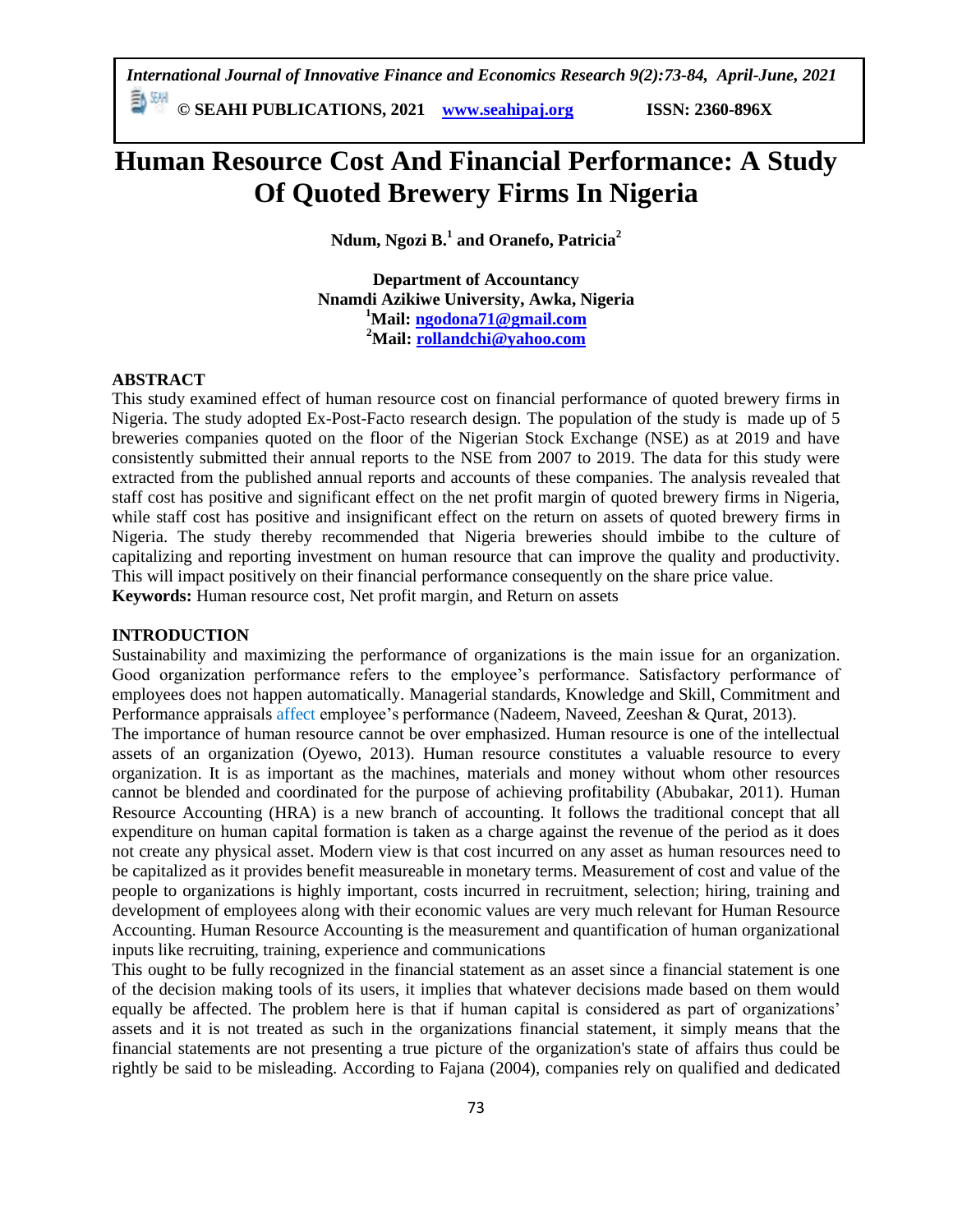workers for optimum performance yet this importance is often belittled by a sketchy one-sentence remark in most annual reports. The concern of this paper, however, is that many literatures support the recognition of human capital in the financial statement. They see it as the most important asset of an organization unlike other physical assets yet, it is not recognized in the financial statement as assets.

Furthermore, staff cost as human resource accounting information are not consider as an asset in the financial statement even though human resource investment and its benefit to organization improvement cannot be overemphasized. Although, traditional accounting treats costs related to a company's human resources as expenses on the income statement. This reduces profit, but HRA treats these expenditures as assets on the statement of financial position that have future value for the company.

Meanwhile, there have been many studies conducted on human resource accounting, such studies include: Okpala and Chidi (2010); Islam, Kamruzzaman & Redwanuzzaman (2013); Okoye and Ezejiofor (2013); Edom, Inah, Adanma, (2015); Nwosu & Eze, (2016); and Arkan, (2016). Most of the scholars observed that there is positive significant relationship between Human resources and performance while other found insignificant negative relationship therefore, we found that there is need to value Human Asset and reflect this value in the financial statement like other intangible assets. This is the only through path towards complete business information goal congruence. Hence, this research addresses this gap to explore the effect especially on brewery sector of the economy.

This study is to examine effect of human resource cost on financial performance of quoted brewery firms in Nigeria. Specifically, the study:

*1. Ascertain the effect of staff cost on net profit margin of quoted brewery firms in Nigeria.*

*2. Determine the effect of staff cost on return on asset of quoted brewery firms in Nigeria.*

# **Review of Related Literature**

### **Human Resources Accounting**

American Accounting Association's (1973) has defined Human Resource Accounting (HRA) as "the process of identifying and measuring data about human resources and communicating this information to interested parties". Human resources is the set of individuals who make up the workforce of an organization, business sector or an economy. "Human capital" is sometimes used synonymously with human resources (Akintoye, 2012). Financial reporting is presenting financial data of a company's operating performance, position and funds flow for an accounting period while effective financial reporting has to do with making financial reports clear enough to the understanding of users (Andrew & Higson, 2008).

Ashton(2005) in his paper on Intellectual Capital and Value Creation observed that while the realization of the potential of a company to creating value is increasingly emphasized, there seem to be a marked shift in emphasis towards the "intangible value drivers" in place today that will position the firm for value realization tomorrow. Dwelling extensively on the Skandia Model of Intellectual Capital, Ashton concluded that the Skandia Navigator and related framework has sometimes served as a foundation for external reporting of non financial information, and that its understanding may be useful for not only the understanding value creation(and research on value creation) but also for communicating value creation activities to interested stakeholders.

Akintoye (2005) opined that essential accumulation of goodwill in firms can be a function of a well managed business environment by well experienced managers who have spent enough time to understand organizational policies, politics and ethical values. From the above assertions, it can be said that human element is one of the most valuable inputs in an organization. A team of competent, devoted and motivated persons can convert a sick concern into a successful one.

Bullen and Eyler (2010), state that Human Resource Accounting involves accounting for expenditure related to human resources as assets as opposed to traditional accounting which treats these costs as expenditures that profit. Woodruff (1973) defined Human Resources Accounting as the identification, accumulation and dissemination of information about Human Resources in dollar or Naira term. He further explained that Human Resources Accounting is the systematic accumulation of information about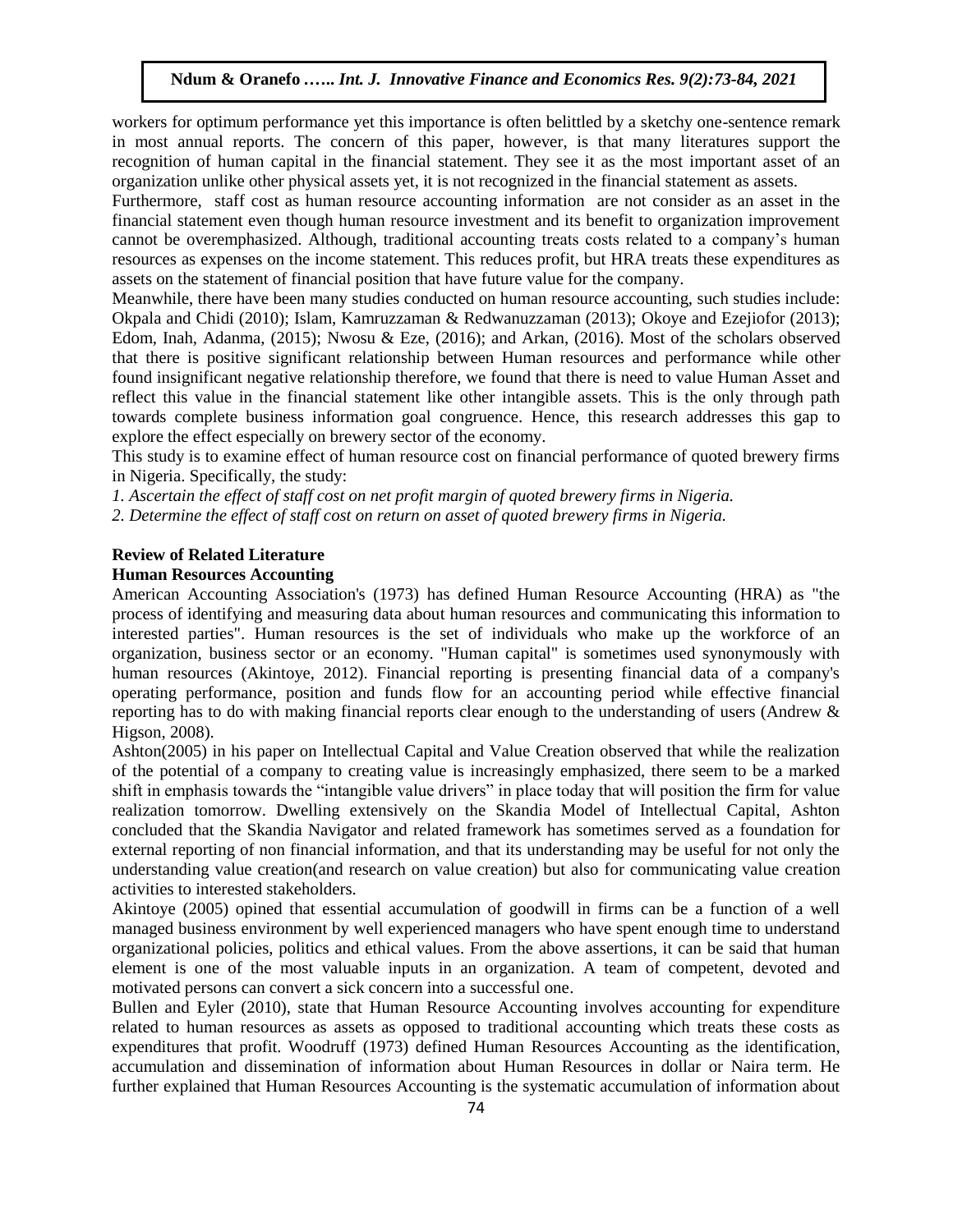changes in investments made in human resources and reporting back that information to operating managers in order to assist them to make better decisions than they would have been able to make without such additional information (Enyi & Adebawojo, 2014).

Raghav (2011) stated that Human Resources Accounting is a method of measuring the effectiveness of personnel management activities and the use of people in an organization. Parameswaran and Jothi (2011) referred to the American Accounting Association's definition of human resources accounting as the measuring of data of human resources and communicating the information to the interested parties. Going by the various definitions above, human resource accounting in simple term is accounting for the value of people in organization to enhance information for decision making by the users of financial information.

# **Staff Cost**

Staff Cost measures the total remuneration, in cash or in kind, that accrues to employees in return for their work during the accounting period, regardless of when they are paid (Landefeld, Moulton, Platt & Villones, 2010). As such, the treatment of compensation is consistent with the treatment recommended by the System of National Accounts 2008, in which compensation reflects total remuneration and is measured on an accrual basis. Staff Cost consists of the earnings of employees, but it does not include the earnings of the self-employed.

Employee's compensation is equal to the sum of wages and salaries and of supplements to wages and salaries. Wages and salaries, which generally accounts for over 80 percent of compensation, consists of cash remuneration of labor (including sick or vacation pay, severance pay, commissions, tips, and bonuses), and in-kind remuneration of labor such as transit subsidies and meals.

Organizations compensate its employee to promote its image in the environment just to remain friendly as a corporate entity. Supplements to wages and salaries consists of employer payments that are made on behalf of employees but are not included in the regular wage payments provided directly to employees specifically, employer contributions for employee pension and insurance funds and employer contributions for government social insurance. Because these payments are made for the benefit of employees and because the value of the contributions is typically determined, in some fashion, by their labor, they are treated as compensation. Two measures of compensation are compensation earned by all of the employees of resident. And the one earned by none resident. That is, it excludes compensation received from the rest of the world, and it includes compensation paid to the rest of the world. "Compensation of employees" is the measure of the compensation paid by resident and nonresident employers to resident employees.

#### **Financial Performance**

Generally, performance could be regarded as one of the key determinant factors that are widely used in measuring the success or failure of organizations. Although several research works had been carried out on performance related issues as it affects organizations or firms but its definition has been challenging to researchers.

Gavrea, Ilies and Stegerean (2011), reported several other definitions of performance as highlighted by Lebans and Zuske (2006), this included defining performance as a set of financial and non financial indicators which offer information on degree of achievement of objectives and results. Following the various definitions of performance considered so far, performance could also be stated to be the realization of organizational goals and objectives with minimum resources while performance measurement could be described as the assessment of the level of achievement of organizational goals and objectives with minimum resources. For an organization to effectively and efficiently achieve its goals and objectives, human asset should be considered as a germane factor contributing to organization's performance. The performance of an organization could be categorized into human resource which could be measured in terms of turnover; organizational category which could be measured in terms of productivity, quality, customer satisfaction and manufacturing flexibility; financial accounting category which could be measured in terms of return on assets (ROA), return on equity (ROE), profits, sales, and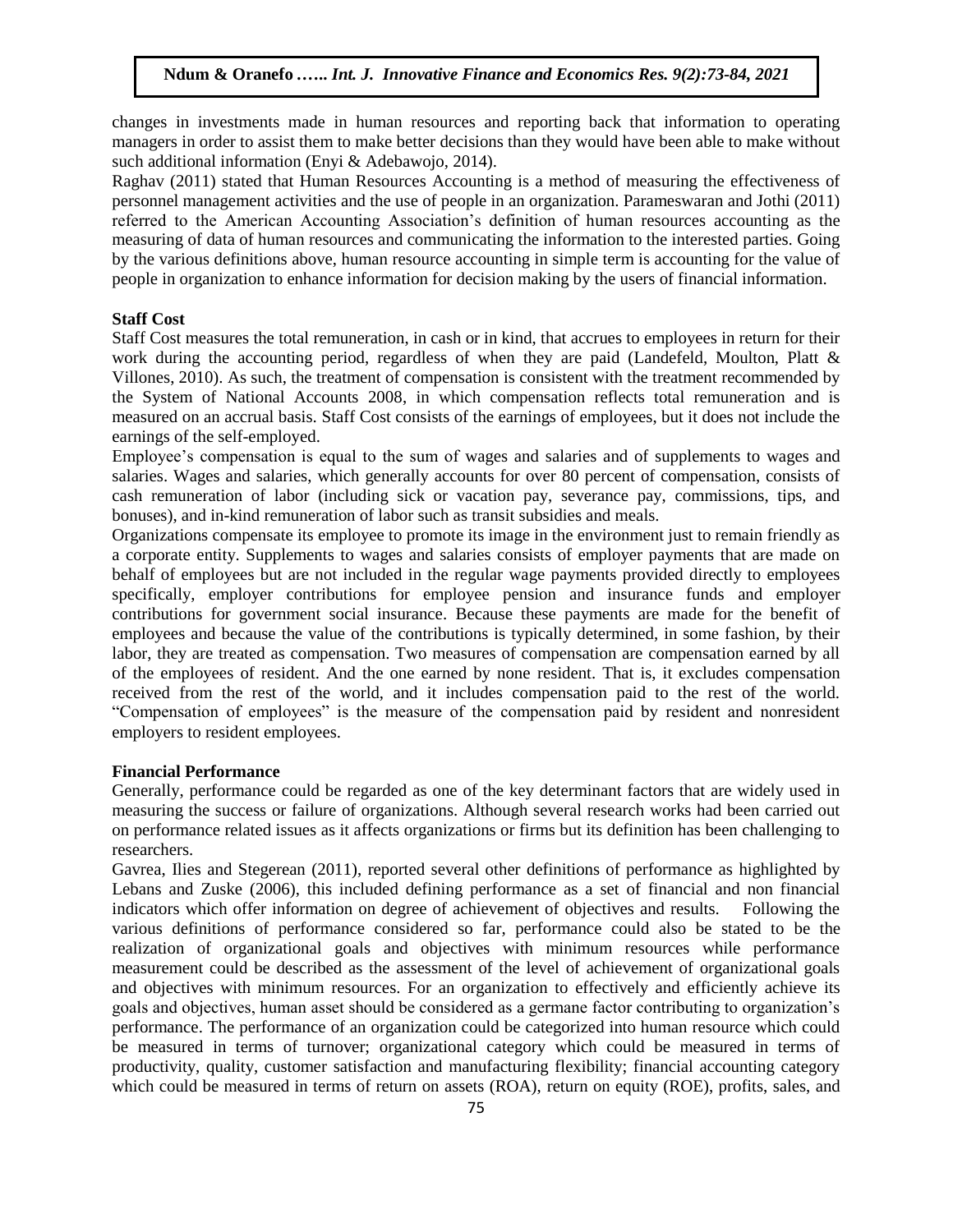employee value; while the financial market category could be measured in terms of stock prices or the measure of the ratio of the market value of the firm's assets to their replacement cost in line with the Tobin's Q (Rogers & Wright 1998).

#### **Human Resource Accounting and NPM**

To make the accounting for the cost of human Resource more meaningful and to justify its inclusion in statement of financial position as asset, the cost incurred need to be classified into two categories; Capital Expenditure and Revenue Expenditure, (capital expenditure and revenue expenditure) according to nature. Net profit margin (NPM) on the other hand is one of the most closely followed numbers in finance. Shareholders look at net profit margin closely because it shows how good a company is at converting [revenue](https://investinganswers.com/node/5108) into profits available for shareholders. Capital Expenditure – This aspect/element of the cost that is expected to give or generate future benefit that will exceed current accounting period. It includes; Acquisition, recruitment, development, retention, training and retraining.

Net profit margin is the percentage of [revenue](https://investinganswers.com/node/5108) remaining after all [operating expenses,](https://investinganswers.com/node/2792) interest, [taxes](https://investinganswers.com/node/4567) and preferred [stock dividends](https://investinganswers.com/node/5151) (but not common stock dividends) have been deducted from a company's total revenue.

The net [profit margin,](https://strategiccfo.com/gross-profit-margin-ratio-analysis/) also known as net margin, indicates how much [net income](https://strategiccfo.com/wikicfo/net-income/) a company makes with total sales achieved. A higher net profit margin means that a [company](https://strategiccfo.com/how-long-can-a-company-lose-money-without-running-out-of-cash/) is more efficient at converting sales into actual profit. Net profit margin analysis is not the same as [gross profit margin.](https://strategiccfo.com/wikicfo/gross-profit-margin-ratio-analysis/) Under gross profit, [fixed costs](https://strategiccfo.com/wikicfo/fixed-costs/) are excluded from calculation. With net profit margin ratio all costs are included to find the final benefit of the [income](https://strategiccfo.com/operating-income-example/) of a [business.](https://strategiccfo.com/business-accelerator/) Similar terms used to describe net profit margins include net margin, net profit, [net profit ratio,](https://strategiccfo.com/net-profit-margin-ratio/) net profit margin percentage, and more. To calculate net profit margin and provide net profit margin ratio analysis requires skills ranging from those of a small [business](https://strategiccfo.com/how-businesses-can-prepare-for-natural-disasters/) owner to an experienced [chief finance](https://strategiccfo.com/how-cfos-drive-revenue-growth/) officer (CFO). As a result, this depends on the size and complexity of the [company.](https://strategiccfo.com/can-you-grow-a-company-having-a-players/)

*Net profit margin* is one of the most closely followed numbers in finance. Shareholders look at net profit margin closely because it shows how good a company is at converting [revenue](https://investinganswers.com/node/5108) into profits available for shareholders.

One of the most important concepts to understand is that [net profit](https://investinganswers.com/node/2230) is not a measure of how much [cash](https://investinganswers.com/node/5011) a company earned during a given period. This is because the statement includes a [lot](https://investinganswers.com/node/5075) of non-cash expenses such as [depreciation](https://investinganswers.com/node/1328) and [amortization.](https://investinganswers.com/node/2073) To learn about how much cash a company generates, you need to examine the [cash flow statement.](https://investinganswers.com/node/2786)

Net profit margin is often used to compare companies within the same industry, in a process known as ["margin](https://investinganswers.com/node/82) analysis." Net profit margin is a percentage of sales, not an absolute number, so it can be extremely useful to compare net profit margins among a group of companies to see which are most effective at converting sales into profits.

The net profit margin is important to evaluate in lending decisions because it effectively shows the firm's potential net worth based on earnings. This has a direct effect on capital reserves, which means the higher the [profit margin,](http://www.sageworks.com/blog/post/2012/03/12/Private-company-profit-margins-recover.aspx) the more likely the business will be able to remain resilient in periods of unexpected losses.

#### **Human Resource Accounting and ROA**

Human Resource Accounting has significant relationship with return on asset. This is because the amortized value of HRA is recorded as expenses in the statement of firm position while the revenue expenditure is charge to revenue in the statement of comprehensive income. This will be the only the human resource cost is represented in the financial statements.

ROA on the other hand tells you what earnings were generated from [invested capital](https://www.investopedia.com/terms/i/invested-capital.asp) (assets). ROA for [public companies](https://www.investopedia.com/terms/p/publiccompany.asp) can vary substantially and will be highly dependent on the industry. This is why when using ROA as a comparative measure, it is best to compare it against a company's previous ROA numbers or against a similar company's ROA.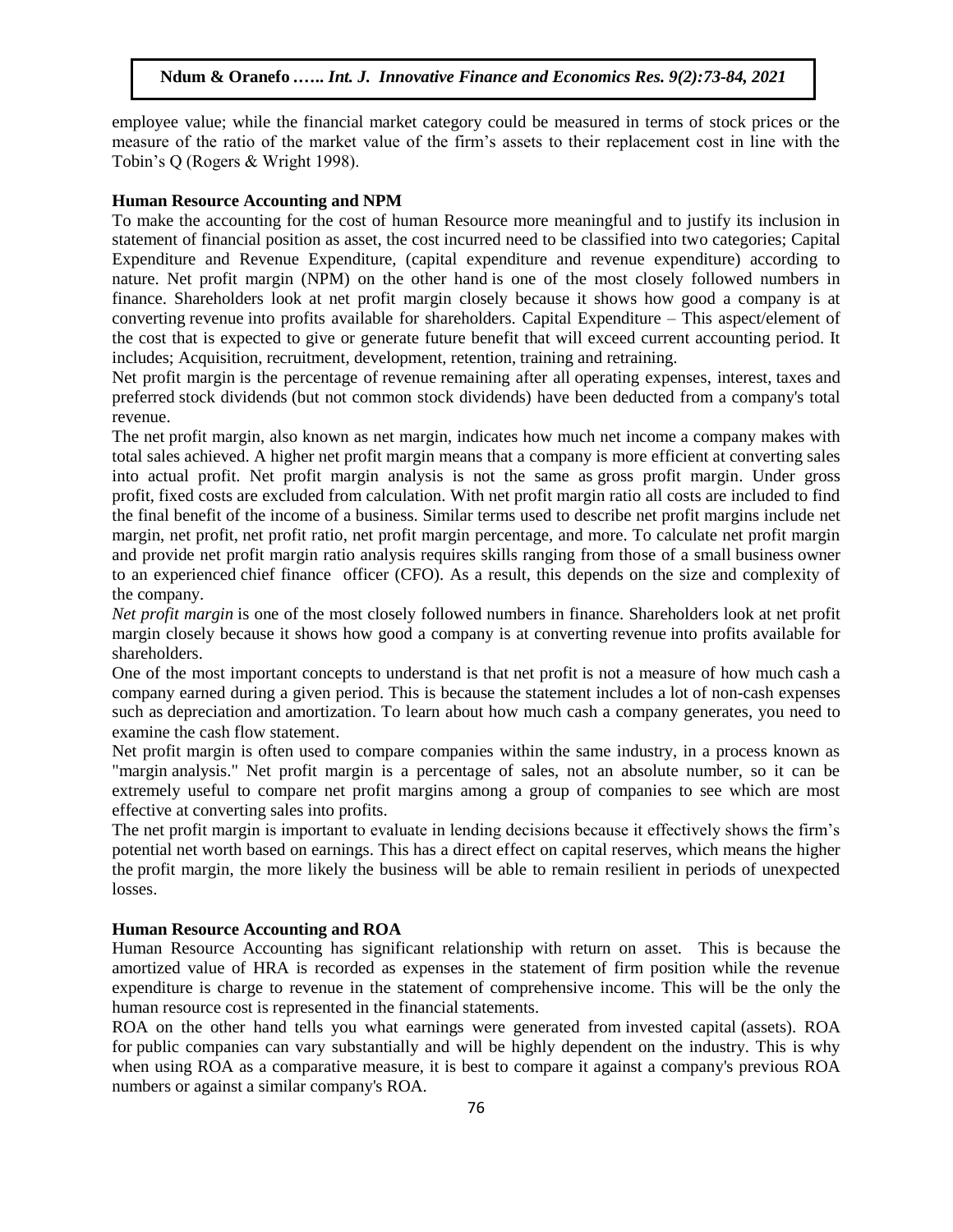Return on assets (ROA) is an indicator of how profitable a company is relative to its total assets. ROA gives a manager, investor, or analyst an idea as to how efficient a company's management is at using its assets to generate earnings. Return on assets is displayed as a percentage and its calculated as: ROA = Net Income / Total Assets

In basic terms, ROA tells you what earnings were generated from [invested capital](https://www.investopedia.com/terms/i/invested-capital.asp) (assets). ROA for [public companies](https://www.investopedia.com/terms/p/publiccompany.asp) can vary substantially and will be highly dependent on the industry. This is why when using ROA as a comparative measure, it is best to compare it against a company's previous ROA numbers or against a similar company's ROA.

Remember that a company's total assets are the sum of its total [liabilities](https://www.investopedia.com/terms/t/total-liabilities.asp) and [shareholder's equity.](https://www.investopedia.com/terms/s/shareholdersequity.asp) Both of these types of financing are used to fund the operations of the company. Since a company's assets are either funded by debt or equity, some analysts and investors disregard the cost of acquiring the asset by adding back [interest expense](https://www.investopedia.com/terms/i/interestexpense.asp) in the formula for ROA. In other words, the impact of taking more debt is negated by adding backs the cost of borrowing to the [net income,](https://www.investopedia.com/terms/n/netincome.asp) and using the average assets in a given period as the denominator. Interest expense is added because the net income amount on the income statement excludes interest expense. An analyst that chooses to ignore the cost of debt will use this formula:

ROA = (Net Income + Interest Expense) / Average Total Assets

**Figure 2.1: Diagram of Conceptual Framework**



**Source: Researchers compilation 2021**

### **Review of Empirical Study**

Okpala and Chidi (2010) examined the effect of human resource capital accounting an how it could contribute significantly to internal decision by management and external decisions by investors. Information on investment and value of human resources is useful for decision making in the enterprise. Thus they concluded in their study that human capital accounting is highly significant to investor in making relevant investment decisions and that the inclusion of human capital accounting in financial reporting is desirable to aid investors in making rational decisions. Asia, Fariborz and Raiasheka (2011) ascertained the influence of human resources accounting (HRA) disclosures in financial statements and discovered that the use of HRA information in financial statement has incremental impact on individuals' decision-making process in order to stock investment statistically. Their result also revealed that HRA information can play a critical role in internal managerial decision making and its measures can be used to show that investment in company's human resources may result in long-term profit for the company. Sarminah, (2013) carried out a research work on assessing the contribution of human capital on business, to examine the relationship between human capital and business performance. Data in the study was collected from a sample of 390 managerial staff in Malaysian logistics companies based on stratified random sampling. The obtained data were analyzed using SPSS Version 20. The study found that human capital aspects are related to business performance. The findings indicated that human capital aspects of employees' competency and creativity emerged as the main factor that influenced business performance.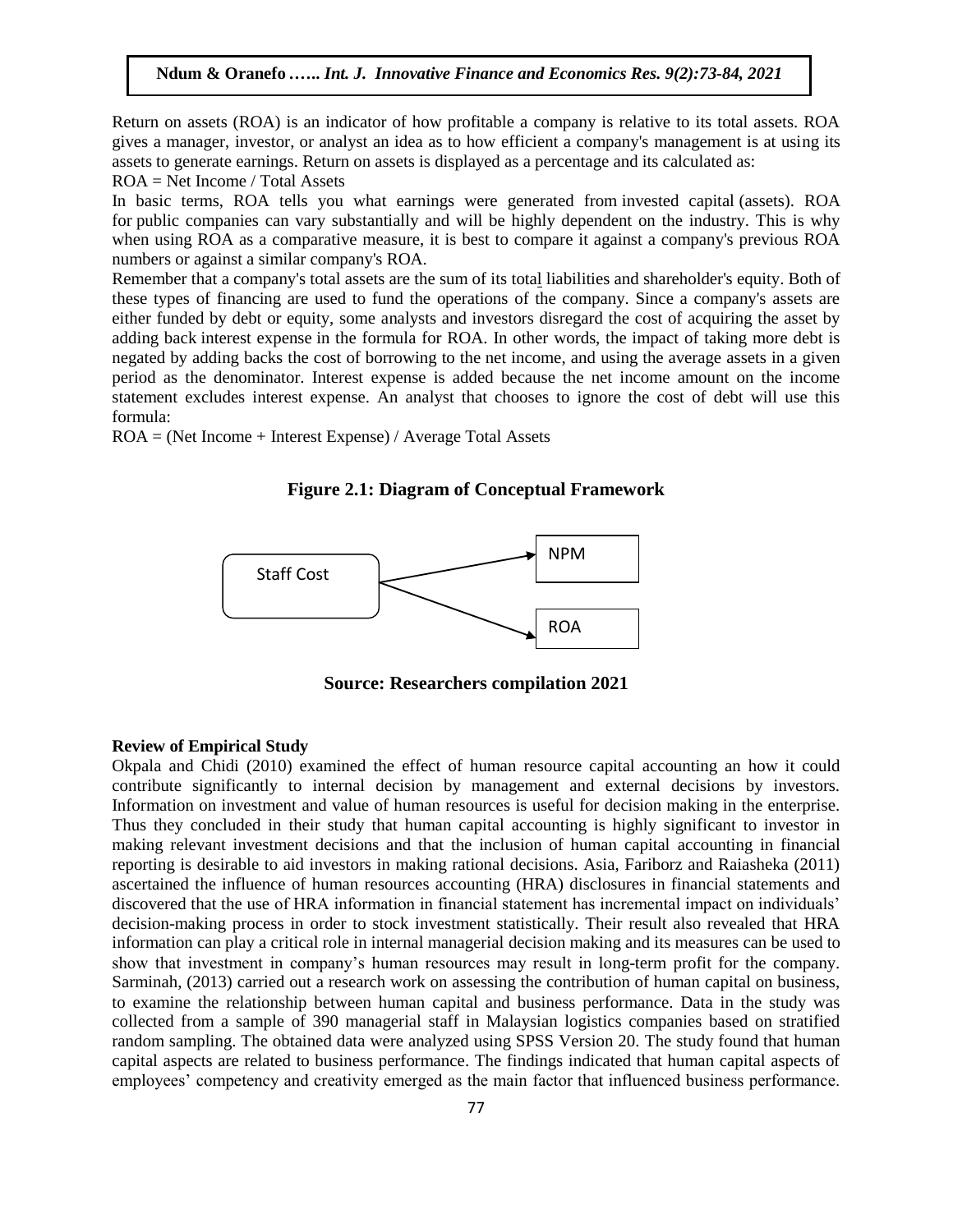Ijeoma and Aronu (2013) conducted a study on the effect of human resource accounting (HRA) on financial statement of Nigerian banks and found out that accounting for human resource will improve the financial position of Zenith Bank Plc if applied. The study dealt with the effect of human resource accounting on financial statement of Nigerian Bank using Zenith Bank Plc as a case. Data collection was through questionnaire and interview. From result of the Kruskal Wallis test statistic used in analyzing the data collected Equally, Non-application of human resource accounting measures was found to affects the future investment of Zenith Bank Plc. Okoye and Ezejiofor (2013) examined the appraise human resources development in organizational productivity and profitability. Survey research design was adopted and data were analyzed and the three hypothesis formulated were tested using z-test statistical tool. The study indicates that human resource development is very vital to any organizations ranging from small to large scare enterprise, since it is well known that no business can exist entirely without human being**.** Okpako, Atube and Olufawoye (2014) conducted a research work on human resource accounting and firm performance to determine the relationship between human resource accounting and firm performance. This paper employed survey on seven (7) companies quoted on the Nigeria Stock Exchange. The study reveals that human resource accounting variables impacted positively to the level of firm performance.. Edom, Usang and Eyisi, (2015) examined the impact of human resource accounting on the profitability of a firm: empirical evidence from access bank of Nigeria plc and found out that there is a positive relationship between the indicators of human resource cost (training cost, development cost and number of staff) and the profit of the organization (Access Bank Plc) The crux of the study was to examine the impact of human resource accounting on the profitability of Access Bank of Nigeria Plc, from 2003 to 2012. Using the ordinary least square analytical technique, secondary data from Access Bank of Nigeria Plc were obtained. It was also discovered that there was a significant relationship between training cost, development cost and the profit of the bank. Ezejiofor, Nwakoby and Okoye (2015) ascertained the extent at which Human Resource Management affect the performance of business organization. The study used survey research design and the data collected were analyzed with five point Liker's scale. The hypotheses were tested with simple regression analysis. From the analysis, this study found that Human Resource Management has effect on the performance of business organization. This has to do with training and development, good planning system and proper management as a motivator. Olowolaju, (2016) carried out a research work on the effect of human capital expenditure on the profitability of quoted manufacturing companies in Nigeria and found out that only expenditure on health can significantly predict net profit at 5% level of significance.. A sample of 10 listed manufacturing companies on the Nigeria Stock Exchange was used for the study. This study used data mainly from secondary sources and the analysis of data collected was done using descriptive and inferential statistics. The descriptive statistics include mean, standard deviation, kurtosis, skewness while inferential statistics that was used in testing the hypotheses include panel regression and correlation. The study concluded that human capital expenditure significantly influenced profitability of manufacturing. Obialor, (2017) carried out a study on the effect of government human capital investment on economic growth in Sub -Saharan Africa: evidence from Nigeria, South Africa and Ghana (1980-2013) to analyze the growth effect of three government human capital investment variables of health, education and literacy rate on the economies of these countries; Secondary data are sourced from World Development Indicators (WDI) online Database and analyzed using Co-integration techniques and Vector Error Correction mechanism (ECM) at 1% and 5% significance levels. This study concludes that in spite of the above result, the SSA countries' economies still exhibit the potentials for enhanced economic growth in the long run judging from the VECM test results. Ezejiofor, John-Akamelu and Iyidiobi (2017) determined the adoption of Human Resource Accounting on the Profitability of Corporate Organizations. Data collected were analyzed and tested with t-test statistical tool with aid of SPSS version 20.0 version. The study revealed that the study revealed that increase in staff salary has positive effect on organizational profitability, also that the level of increment in staff has influence on organizational profitability. Another finding is that staff retirement benefits have positive effect on organizational profitability. Akinjare, Idowu and Sule (2019) determined the impact of Human Resource Accounting (HRA) on the performance of Nigerian firms (2012 – 2016)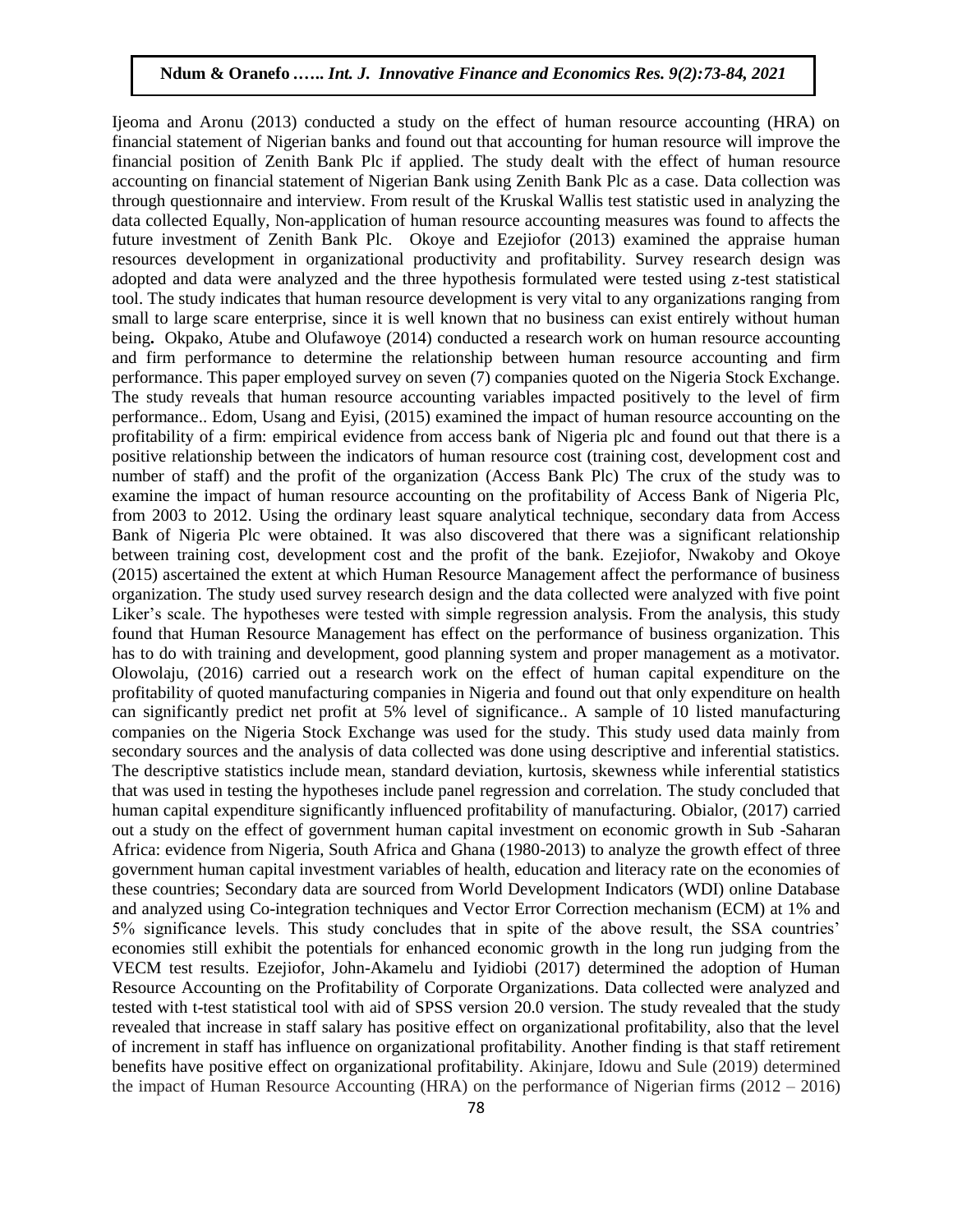sourced from ten (10) purposively selected annual report and financial summary of oil and gas companies from 2012 to 2016. The study makes use of ordinary least square for the analysis of collected data. Findings show that both gross staff cost and training and development cost have a positive significant impact on the performance of oil and gas companies in Nigeria. Manukaji, Osisioma and Okoye (2019) examined the effect of human resources development on the performance of quoted companies in Nigeria. The study adopted ex post facto research design. A total of five companies quoted on the Nigerian Stock Exchange were examined using their 2014 to 2018 annual reports and accounts. The data generated were analyzed using descriptive statistics, correlation test and ordinary least square estimation technique. The study found that employee remuneration and training and development cost have significant effect on performance of quoted companies in Nigeria. Size of employees was found to have insignificant effect on performance of quoted companies in Nigeria.

There have been many studies conducted on human resource accounting, such studies include: Okpala and Chidi (2010); Fariborz and Raiasheka (2011); Islam, Kamruzzaman & Redwanuzzaman (2013); Edom, Inah, Adanma, (2015); Nwosu & Eze, (2016); and Ezejiofor, John-Akamelu and Iyidiobi (2017) Ezejiofor, Nwakoby and Okoye (2015), but most of them focus only on accounting aspects of human resource, without considering the cost aspect. Secondly, as we can observe that none of the researchers conducted studies on brewery firms using the same variable like the present study in Nigeria to the best of our knowledge. Hence, this research addresses this gap to explore the effect especially on brewery sector of the economy Hence, this research addresses this gap to explore the effect especially on brewery sector of the economy. This study would also find out if this staff cost have possible effect on net profit margin, return on investment and on return on equity using, staff costs, as proxy for human resource cost respectively. On methodology, most the research based on survey data, as such this study used audited accounts of the sample firms. It is on these sector gap, variable gap and methodology gap that the researcher found this study worthy of study in other to fill the gap.

### **METHODOLOGY**

This research relied heavily on historical data. Basically, data was obtained from the secondary source. Therefore, the study adopted Ex-post-facto research design.

The population of the study is made up of 5 breweries companies quoted on the floor of the Nigerian Stock Exchange (NSE) as at 2019 and have consistently submitted their annual reports to the NSE from 2007 to 2019.

The data for this study were extracted from the published annual reports and accounts of the companies. The data extracted from this source are on Profit margin (NPM), and Return on Assets (ROA) which represents the dependent variables. Similarly, data on dependent variable, represented by staff cost (SC) were extracted from the same source.

### **Model Specification**

SC = β0+ β <sup>1</sup> PM + β <sup>2</sup>ROA + μ …………………………………………… i

β 0, are the intercepts; β1 are the coefficients of the explanatory variables; are the coefficients of the moderating variables and  $\mu =$  (are the error or disturbance term that absorbs the influence of omitted variables in the proxies used.

Where

FP = Financial Performance which is dependent variable be Proxied as

NPM = Profit Margin

ROA= Return on Asset

Human Resources cost (HRC) which is independent variables will be proxied as

SC= Staff Cost

# **Method of Data Analysis**

The statistical technique employed in analyzing the data is the regression analysis. Regression analysis is very relevant in investigating the predictable power of the independent variables on the dependent variable. The analysis was guided by the specified model in each hypothesis.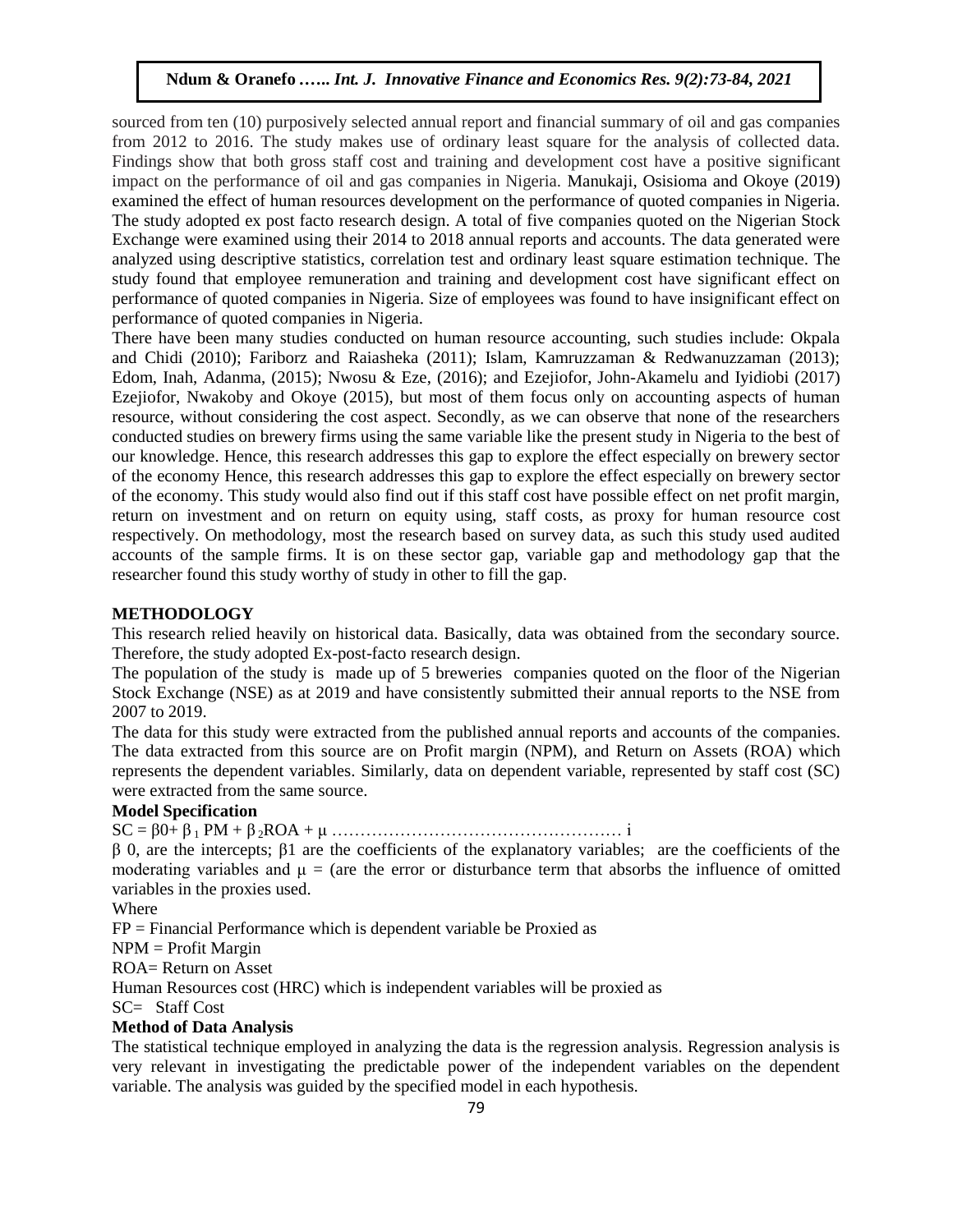All the hypotheses were tested at 5% level of significance. Statistical Package for Social Sciences (SPSS) Version 20.0 was utilized in data analysis of this study.

#### **DATA PRESENTATION AND ANALYSIS**

### **Data analysis**

**Table 1: Descriptive Statistics**

|                    | N  | Minimum  | Maximum     | Mean         | Std. Deviation |
|--------------------|----|----------|-------------|--------------|----------------|
| <b>SC</b>          | 65 | 36901.09 | 38047404.00 | 8591484.7552 | 8020832.25705  |
| <b>NPM</b>         | 65 | 1.16     | 55.08       | 35.6963      | 13.45110       |
| <b>ROA</b>         | 65 | 1.71     | 75.59       | 17.5720      | 15.97334       |
| <b>ROE</b>         | 65 | 1.08     | 74.90       | 26.8889      | 18.41010       |
| Valid N (listwise) | 65 |          |             |              |                |

#### **Test of Hypotheses**

**Hypothesis 1:** Staff cost has no significant effect on the net profit margin of quoted brewery firms in Nigeria.

**Table 2: Model Summary**

| Model |                   | R Square | <b>Adjusted R</b> | Std. Error of the |
|-------|-------------------|----------|-------------------|-------------------|
|       |                   |          | Square            | Estimate          |
|       | .328 <sup>a</sup> | .108     | .093              | 12.80776          |

a. Predictors: (Constant), SC

From the tables 2 above revealed an adjusted  $R^2$  value of 0.0.93. The adjusted  $R^2$ , which represents the coefficient of multiple determinations imply that 9% of the total variation in the dependent variable (NPM) of quoted conglomerates in Nigeria is jointly explained by the explanatory variable (SC).

# **Table 3: ANOVA<sup>a</sup>**

| Model |            | Sum of Squares | df | Mean Square | F     | Sig.           |
|-------|------------|----------------|----|-------------|-------|----------------|
|       | Regression | 1245.221       |    | 1245.221    | 7.591 | $.008^{\rm b}$ |
|       | Residual   | 10334.433      | 63 | 164.039     |       |                |
|       | Total      | 11579.653      | 64 |             |       |                |

a. Dependent Variable: NPM

b. Predictors: (Constant), SC

#### **Table 4: Coefficients<sup>a</sup>**

| Model |            | <b>Unstandardized Coefficients</b> |            | Standardized<br>Coefficients |        | Sig. |
|-------|------------|------------------------------------|------------|------------------------------|--------|------|
|       |            |                                    | Std. Error | Beta                         |        |      |
|       | (Constant) | 30.972                             | 2.338      |                              | 13.249 | .000 |
|       | SС         | 5.499E-007                         | .000       | .328                         | 2.755  | .008 |

a. Dependent Variable: NPM

From this table 3 above which is ANOVA table tells if the model is statistically significant or not. This is because  $R^2$  is not a test of statistical significance, it only measures and explains variation in Y from a predictors. The F- ratio is used to test whether or not the  $R<sup>2</sup>$  occurred by chance alone. The F- ratio found in the ANOVA Table measures whether the staff cost has weak significant effect on the net profit margin of quoted brewery firms in Nigeria occurs by chance. Based on the Table above, we could see that the overall equation to be statistically significant by (F=0.008)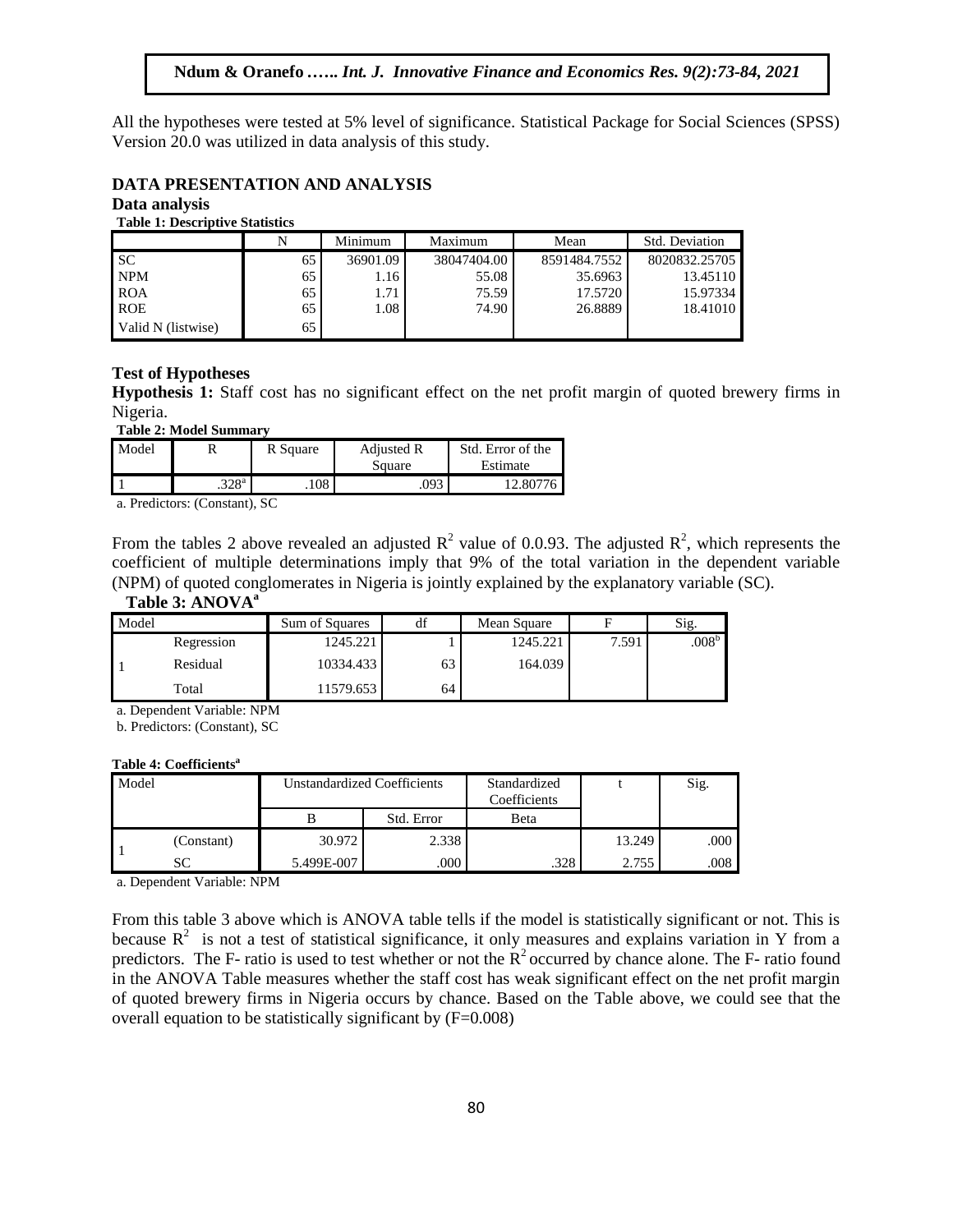# **Decision**

We could see that the value of  $\beta$  is 0.328 (Which is positive and significant), t-value is 2.755 (which is more than standard 2.00) and P-value or significance level is 0.008 (Which is less than 0.05). Results illustrate that staff cost has positive significant effect on the net profit margin of quoted brewery firms in Nigeria. Hence we reject null hypothesis and accept alternate hypothesis which says that staff cost has positive and significant effect on the net profit margin of quoted brewery firms in Nigeria.

**Hypothesis2:** Staff cost has no significant effect on return on Asset of quoted brewery firms in Nigeria**. Table 5: Model Summary**

| Model |                   | R Square       | Adjusted R<br>Square | Std. Error of the<br>Estimate |
|-------|-------------------|----------------|----------------------|-------------------------------|
|       | .166 <sup>a</sup> | ר ר<br>۰ ۲ ۵ ۰ | 092                  | 15.87750                      |

a. Predictors: (Constant), SC

From the tables 4.2.4 above revealed an adjusted  $\mathbb{R}^2$  value of 0.92. The adjusted  $\mathbb{R}^2$ , which represents the coefficient imply that 9% of the total variation in the dependent variable (ROA) of quoted conglomerates in Nigeria is jointly explained by the explanatory variable (SC).

#### **Table 6: ANOVA<sup>a</sup>**

| Model |            | Sum of Squares | df | Mean Square |       | Sig.       |
|-------|------------|----------------|----|-------------|-------|------------|
|       | Regression | 447.471        |    | 447.471     | 1.775 | $.188^{b}$ |
|       | Residual   | 15881.977      | 63 | 252.095     |       |            |
|       | Total      | 16329.448      | 64 |             |       |            |

a. Dependent Variable: ROA

b. Predictors: (Constant), SC

#### **Table 7: Coefficients<sup>a</sup>**

| Model |            | <b>Unstandardized Coefficients</b> |            | Standardized<br>Coefficients |       | Sig. |
|-------|------------|------------------------------------|------------|------------------------------|-------|------|
|       |            |                                    | Std. Error | Beta                         |       |      |
|       | (Constant) | 14.740                             | 2.898      |                              | 5.086 | .000 |
|       | SC         | 3.297E-007                         | .000       | .166                         | .332  | .188 |

a. Dependent Variable: ROA

From this table 6 above which is ANOVA table tells if the model is statistically significant or not. This is because  $R^2$  is not statistical significance, it only measures and explains variation in Y from a predictors. The F- ratio is used to test whether or not the  $R^2$  occurred by chance alone. The F- ratio found in the ANOVA Table measures whether the staff cost has significant effect on return on asset of quoted brewery firms in Nigeria.

# **Decision**

We could see that the value of  $\beta$  is 0.166 (Which is positive and significant), t-value is 1.332 (which is less than standard 2.00) and P-value or significance level is 0.188 (Which is more than 0.05). Results illustrate that staff cost has positive insignificant effect on the return on assets of quoted brewery firms in Nigeria. Hence we reject alternate hypothesis and accept null hypothesis which says that staff cost has positive and insignificant effect on the return on assets of quoted brewery firms in Nigeria.

### **DISCUSSION OF FINDINGS**

This study is in disagreement with Omodero, Alpheaus, & Ihendinihu, (2016) which stated the effect of human resource costs on the financial performance of firms in Nigerian. The results indicate that personnel benefit costs have positive and significant effect on Profitability, explaining about 73.9% of the variations in Profit After Tax of firms in Nigeria. The results however reveal no significant effect of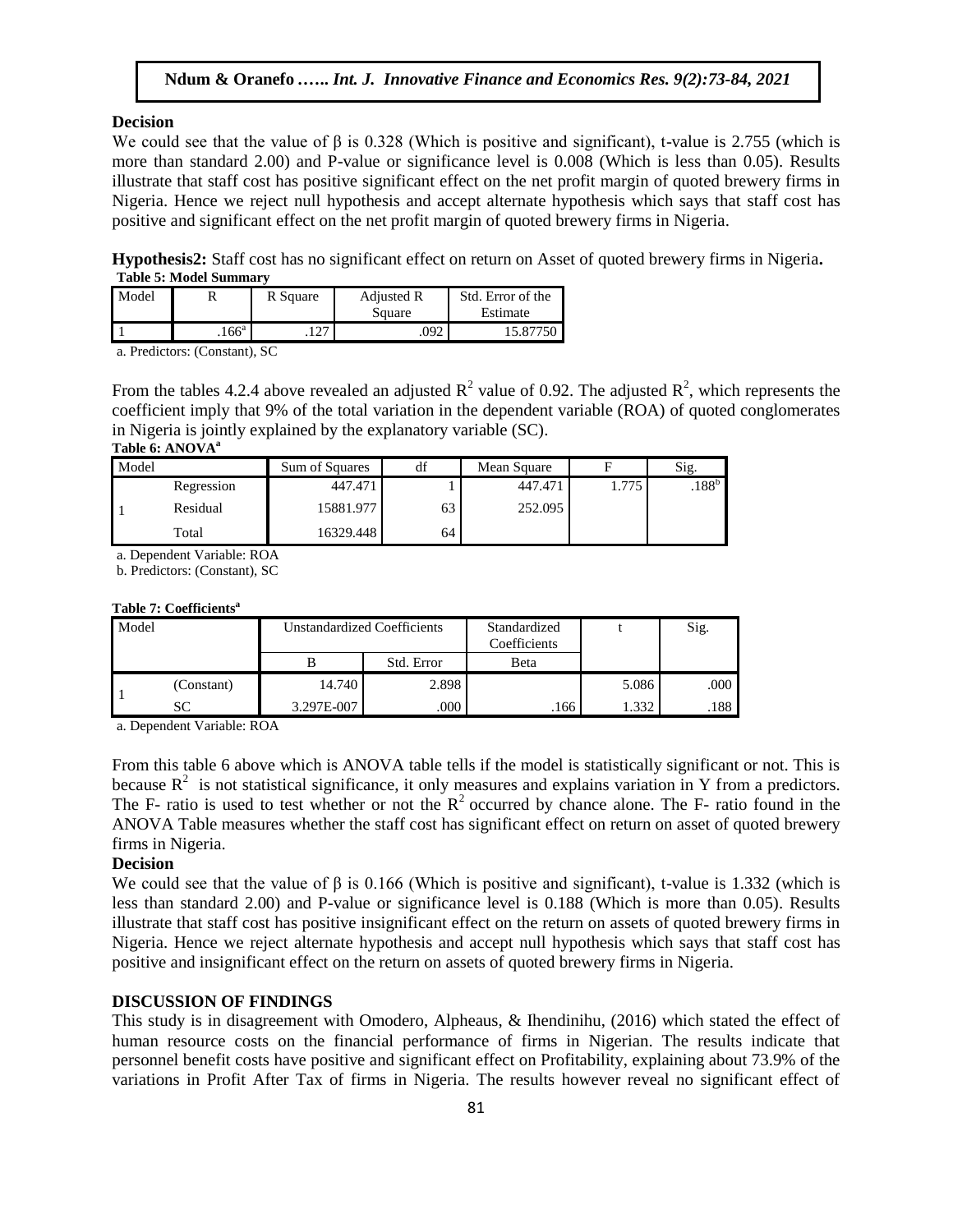Personnel Benefit Costs on firm turnover. The paper therefore concludes that investments in human resources have positive trade-off effects on profitability and growth of firms.

This result is inconsistent with work of Okpako, Atube & Olufawoye (2014) which conducted a research work on human resource accounting and firm performance. The study reveals that human resource accounting variables impacted positively on the level of firm performance.

This study is in agreement with Edom, Usang  $\&$  Eyisi, (2015) which examined the impact of human resource accounting on the profitability of Access Bank of Nigeria Plc, from 2003 to 2012. The findings revealed that there is a positive relationship between the indicators of human resource cost (training cost, development cost and number of staff) and the profit of the organization (Access Bank Plc). It was also discovered that there was a significant relationship between training cost, development cost and the profit of the bank. However, the number of staff does not have a significant effect on profit of the bank.

# **CONCLUSION**

This study has examined the effect of human resource cost on financial performance of quoted brewery firms in Nigeria. The findings revealed that there is a positive relationship between human resource cost on financial performance. The link between financial performance and investments in humans is increasingly becoming important and interesting area of enquiry following fundamental shifts from breweries to knowledge based economy. The positive staff cost which had low significant effect on the net profit margin of quoted brewery firms could have strong positive effects on the financial performance of firms. Conventional accounting system charge the expenditure and investment on human resource as expense in the year they are incurred while the nature and characteristics of the investment require them to be capitalized.

# **RECOMMENDATIONS**

Based on the findings, the following recommendations are proffered.

- 1. Nigeria breweries should imbibe to the culture of capitalizing and reporting investment on human resource that can improve the quality and productivity. This will impact positively on their financial performance consequently on the share price value.
- 2. Organizations should consider establishment and development costs of human resources as strategic investment options necessary for providing competitive edge in today's world of business.

### **REFERENCES**

- Aaker, D.A, (2001). The value relevance of brand attitude in high-technology markets. *Journal of Economics and Sustainable Development [www.iiste.org.](http://www.iiste.org/)* Research: November 2001, 38(4); pp. 485-493. Retrieved from<https://doi.org/10.1509/jmkr.38.4.485.18905>
- Abubakar, S. (2011). Human resource accounting and the quality of financial reporting of quoted service companies in Nigeria. A *Ph.D. Dissertation* Submitted to the Postgraduate School of Ahmadu Bello University.
- Akinjare, Y.S., Idowu, M. A. & Sule, T. O. (2019).The impact of Human Resource Accounting (HRA) on the Performance of Nigerian firms. JABU *International Journal of Social and Management Sciences,* 7(1). ISSN: 2141-4025
- Akintoye, I. R. (2012). The relevance of human resource accounting to. Int.J.Buss.Mgt.Eco.Res., 3(4) 566-572 Effective Financial Reporting. Retreved from [https://papers.ssrn.com/sol3/papers.cfm?abstract\\_id=2597218](https://papers.ssrn.com/sol3/papers.cfm?abstract_id=2597218)
- American accounting association committee of accounting for human resources, ―report of the committee on human resource accounting, the accounting review supplement to vol.xlviii, 1973
- Andrew & Higson (2008) "Effective financial reporting and auditing: importance and limitations. finance newsletter, Lough borough University, UK. Retrieved from [https://dspace.lboro.ac.uk/dspace-](https://dspace.lboro.ac.uk/dspace-jspui/bitstream/2134/10105/13/effective-financial-reporting-and-auditing-importance-and-limitations.pdf)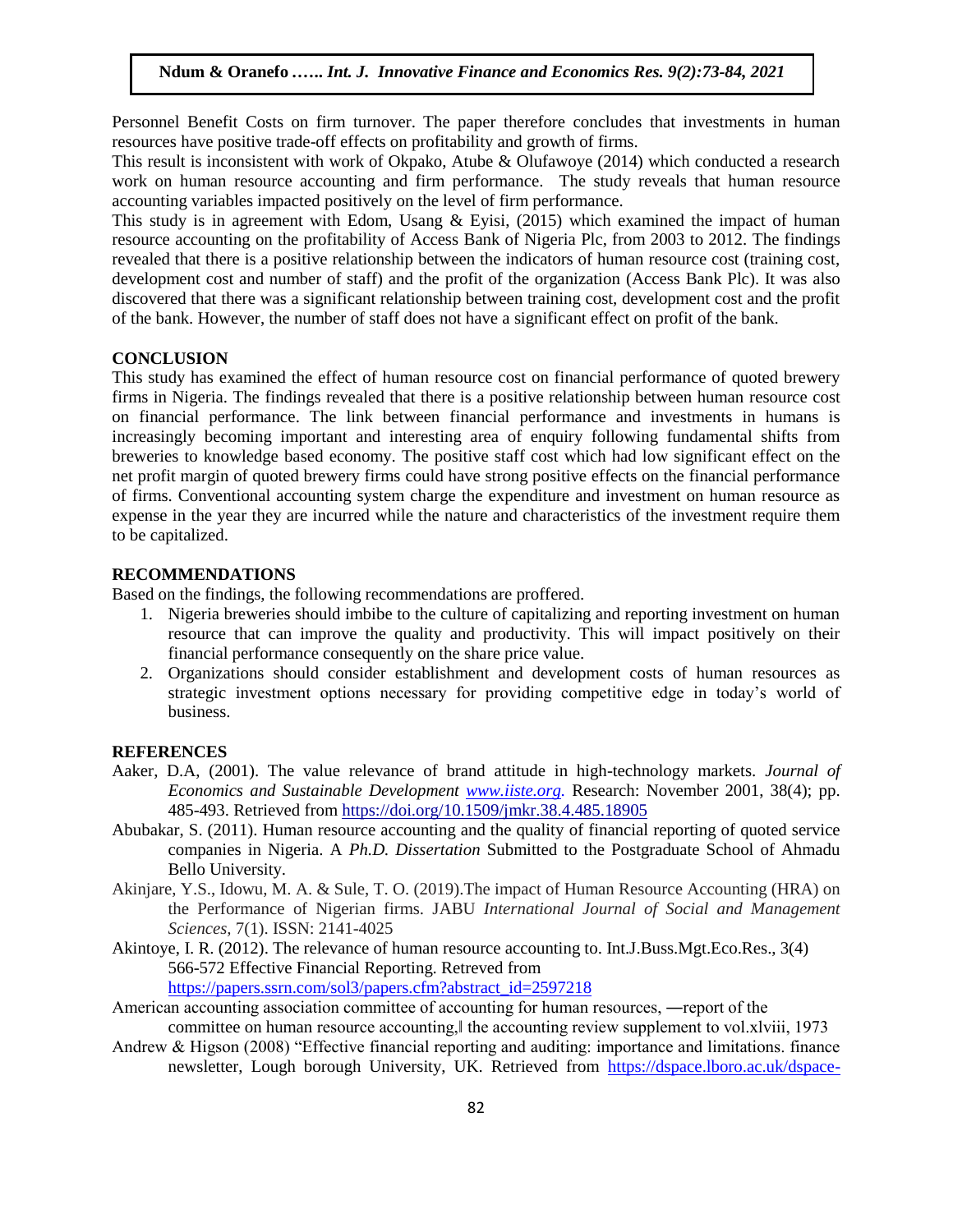[jspui/bitstream/2134/10105/13/effective-financial-reporting-and-auditing-importance-and](https://dspace.lboro.ac.uk/dspace-jspui/bitstream/2134/10105/13/effective-financial-reporting-and-auditing-importance-and-limitations.pdf)[limitations.pdf](https://dspace.lboro.ac.uk/dspace-jspui/bitstream/2134/10105/13/effective-financial-reporting-and-auditing-importance-and-limitations.pdf)

- Ashton, C. L. M. (2005): Managing talent for competitive advantage: taking a systemic approach to talent management. 4(5) pp28-31 Retrieved from<http://dx.doi.org/10.1108/14754390580000819>
- Bullen, M.L., & Eyler, K. (2010). Human resource accounting and international development: Implication for measurement of human capital. Journal of Internal business and cultural studies, 1-16. retrieved from<http://www.aabri.com/manuscripts/09342.pdf>
- Edom, G. O.. Adanma E. S. & Inah, E. U. (2015). The impact of human resource accounting on the profitability of a firm: empirical evidence from access bank of Nigeria plc. *european journal of accounting, auditing and finance research* vol.3.7. (76-94) july 2015 \_\_\_published by european centre for research training and development uk [\(www.eajournals.org\)](http://www.eajournals.org/) retrieved from http://www.eajournals.org/wp-content/uploads/the-impact-of-human-resource-accounting
- Edom, G. O., Usang, I. E. & Eyisi, A. S. (2017). The impact of human resource accounting on the profitability of a firm: empirical evidence from access bank of Nigeria PLC. *European Journal of Accounting, Auditing and Finance Research* 3(7), pp.76-94.
- Enyi, P. E. & Adebawojo O. A. (2014). Human resource accounting and decision making in postindustrial economy. *american international journal of contemporary research 4(2) retrieved from [https://issuu.com/alexanderdecker/docs/impact\\_of\\_human\\_resource\\_accounting](https://issuu.com/alexanderdecker/docs/impact_of_human_resource_accounting)*
- Ezeagba, C.E. (2014) The need for inclusion of human resources accounting in the balance sheet *2014: www.afrrevjo.net* 377 *indexed african journals online: www.ajol.info* an international *multidisciplinary journal, Ethiopia vol. 8 (2), serial no. 33, april, 2014:377-392 the need for inclusion of human resources accounting in the balance sheet. retrieved from*  <http://dx.doi.org/10.4314/afrrev.v8i2.23>
- Ezejiofor R. A., John-Akamelu R. C., & Iyidiobi, F. C. (2017). Appraisal of human resource accounting on profitability of corporate organization. *Economics* ; 6(1): 1-10 [http://www.sciencepublishinggroup.com/j/eco.](http://www.sciencepublishinggroup.com/j/eco) doi: 10.11648/j.eco.20170601.11
- Ezejiofor, R. A., Nwakoby, N. P.& Okoye, J. N. (2015). Appraisal of human resources management in a performance of Nigerian business Organizations. *International Journal of Advanced Research.* 3(10) , ISSN 2320-5407 922 – 928
- Fariborz A., & Raiashekar, H. (2011) Decision making based on human resource accounting information and its evaluation method. *Asian Journal of Finance and Accounting*, 3(1: E14). Retrieved fro[m URL:http://dx.doi.org/10.5296/ajfa.v3i1.883](http://dx.doi.org/10.5296/ajfa.v3i1.883)
- Islam, A., Kamruzzaman & Redwanuzzaman, (2013). Human resource accounting: recognition and disclosure of accounting methods & techniques. *Global Journal Of Management and Business Research Accounting And Auditing* 13(3) (USA) online ISSN: 2249-4588 & print ISSN: 0975 5853. Retrieved from [https://globaljournals.org/GJMBR\\_Volume13/1-Human-Resource-](https://globaljournals.org/GJMBR_Volume13/1-Human-Resource-Accounting.pdf)[Accounting.pdf](https://globaljournals.org/GJMBR_Volume13/1-Human-Resource-Accounting.pdf)
- Ijeoma, N., &Aronu, C. O. (2013). Effect of human resource accounting on financial statement of Nigerian Banks. *International Journal of Advancements in Research*
- Manukaji, I. J., Osisioma B.C. & Okoye P.V.C. (2019). Effect of human resource development on performance of quoted companies in Nigeria. Journal of Accounting and Financial Management E-ISSN 2504-8856 P-ISSN 2695-2211 Vol 5. No. 3 2019 www.iiardpub.org
- Nadeem, I, Naveed, A., Zeeshan, H., & Qurat, U (2013) Impact of performance appraisal on employee's performance involving the moderating role of motivation. doi: 10.12816/0002354. retrieved fro[m https://www.researchgate.net/publication/270675787](https://www.researchgate.net/publication/270675787)
- Nwosu M. E. & Eze-Nwosu P. C., (2016). An appraisal of human resource accounting in organisation: a case of Nigeria. *IOSR Journal of economics and finance (iosr-jef) e-issn: 2321-5933, p-issn: 2321-5925.volume 7, issue 2. ver. iii (mar. - apr. 2016), pp 01-06 [www.iosrjournals.org](http://www.iosrjournals.org/)* retrieved from [http://www.iosrjournals.org/iosr-jef/papers/vol7-issue2/version-3/a0702030106.pdf](http://www.iosrjournals.org/iosr-jef/papers/Vol7-Issue2/Version-3/A0702030106.pdf)